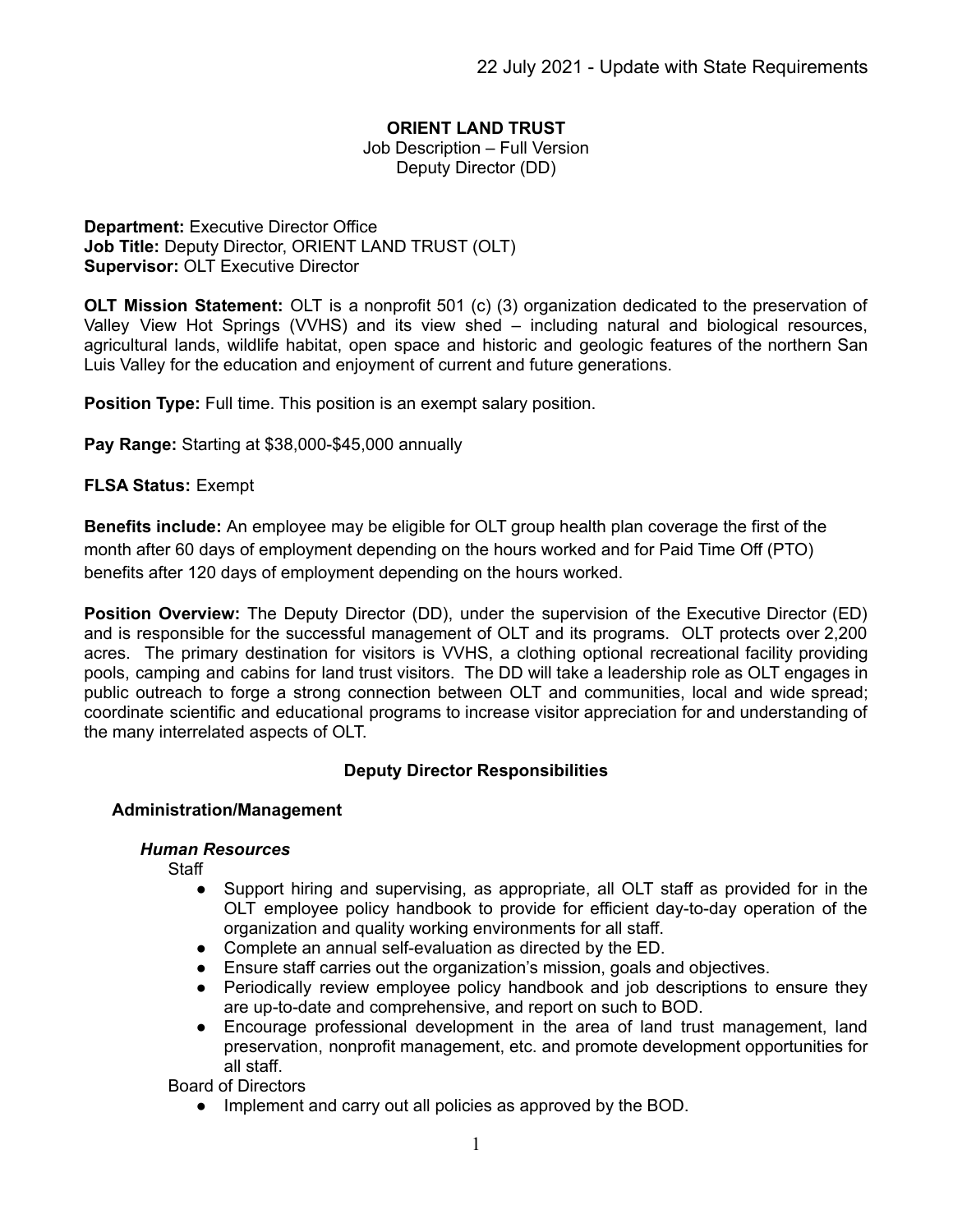- Attend BOD committee meetings as appropriate or required by ED
- **B** Assist BOD Chair, Secretary and Treasurer in preparing agenda for meetings, and provide all necessary reports and recommendations.

Volunteers

- Encourage the involvement of volunteers to advance the goals of OLT.
- Support the Volunteer Programs in each of the departments to evaluate effectiveness.

## *Organizational Planning*

Financial Management

- Support the ED and Board in strategic planning; develop master work plans to include specific tasks and strategies for carrying out the goals of the Strategic Plan and report to the ED on progress toward goals.
- Understand the OLT's annual budget.
- Operate within approved budget unless otherwise authorized by the BOD.
- Support preparation of financial reports and budgets for use of the ED.
- Review fundraising reports monthly; generate fundraising reports for ED and BOD meetings.

Regulatory Compliance

- Keep abreast of legal decisions, regulations and other developments affecting private land conservation and develop a strong professional network with other land trusts, state and local government agencies, local business interests, developers and potential donors.
- Maintain OLT's compliance with Land Trust Alliance (LTA) Standards and Practices for Land Trusts.
- Ensure that operations of the OLT are in compliance with all relevant rules, regulations, codes and other applicable laws.
- Support developing and updating OLT documents and office forms.
- Support the record keeping systems to ensure they are adequate to meet needs and legal requirements; report on any matters to the ED.

**Facilities** 

- Through cooperation with the Visitor Services Manager and Information Technology (IT) consultant(s), achieve a thorough understanding of onsite information technology systems. Supervise maintenance of all technology and information processing, including telecommunications, computer networks, business radios, and security hardware.
- Through cooperation with the Facilities Manager, achieve a moderate understanding of onsite utility systems.
- Maintain familiarity with emergency and backup procedures.
- Support Facilities Manager in developing, implementing, and evaluating job safety training standards for OLT employees.
- Develop schedule for Overnight Responsibility coverage utilizing staff who live on-site and others as needed.

#### *Outreach*

- Represent OLT professionally in the community while promoting public awareness and support for land and open space preservation.
- Encourage appreciation and knowledge of unique facets of OLT property by OLT members, local communities and the general public.
- Provide information on land trust programs to OLT members, other land trusts and the general public.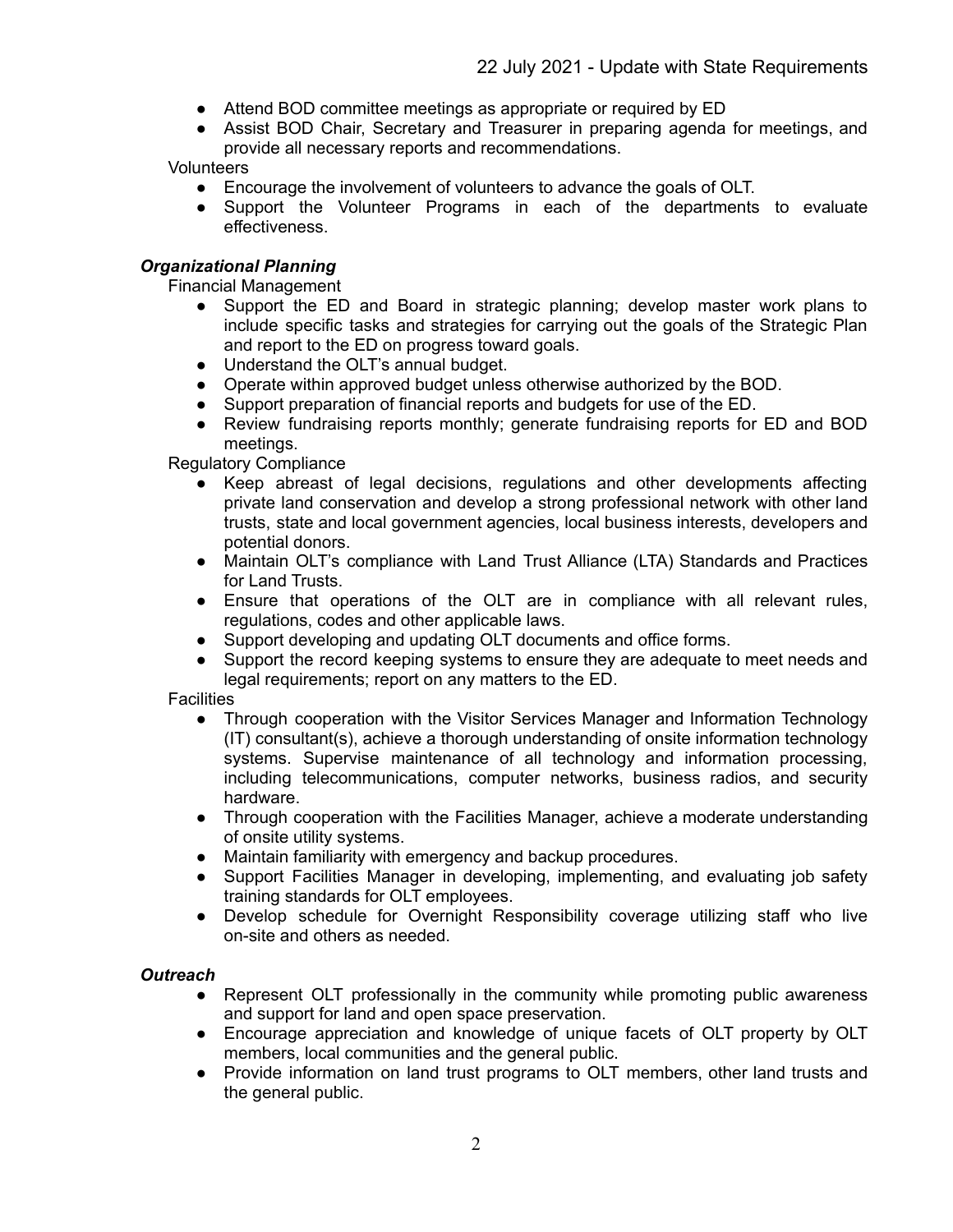- Oversee public communications program, including web sites, publication of newsletters, news releases, and informational materials.
- Act as the primary spokesperson for OLT and attend meetings of local business, civic and other organizations as appropriate.
- Give presentations at appropriate organizations to increase visibility and credibility of OLT.
- Seek financial support, grants, contracts and/or other assistance from individuals, foundations, corporations, and public agencies.
- Help with collection of membership dues (individual contributions) and award of benefits or premiums as appropriate.
- Oversee supporter development and recognition.
- Maintain positive relations with donors, including individuals, foundations and public agencies.
- Identify opportunities for special events to achieve goals set by strategic plan and operating plan.

# **Programs**

# *Land Protection and Stewardship*

- Support, with ED and Board approval, a program of land conservation, including voluntary land preservation, land acquisition, and conservation easements.
- Help develop and manage an annual work plan to carry out the land conservation program.
- Implement an effective program of awareness and support for maintaining open spaces.
- Implement an effective land stewardship and monitoring program for property owned or managed by OLT.
- Maintain partnerships with landowners, agencies, land trusts, and other organizations to promote protection of land in OLT's area of concern.
- Work effectively with other organizations, including other land trusts, state and local government agencies, local business interests, developers and potential donors to achieve objectives.

## *Visitor Services*

- Evaluate the services being provided by the organization in relation to specified goals and standards, and recommend modifications, where appropriate.
- Support implementation of policies and procedures to ensure OLT provides a positive naturist experience for visitors.

## *Scientific and Educational Programs*

- Facilitate access to OLT programs by local and other schools to promote knowledge of land preservation and other attributes of OLT.
- Provide support to staff in assembling educational data and material, and make such material available to the public.
- Support the creation of opportunities for visitors to participate in activities that enrich their experience at OLT and to educate themselves about various aspects of OLT.

## **Performance Evaluation:**